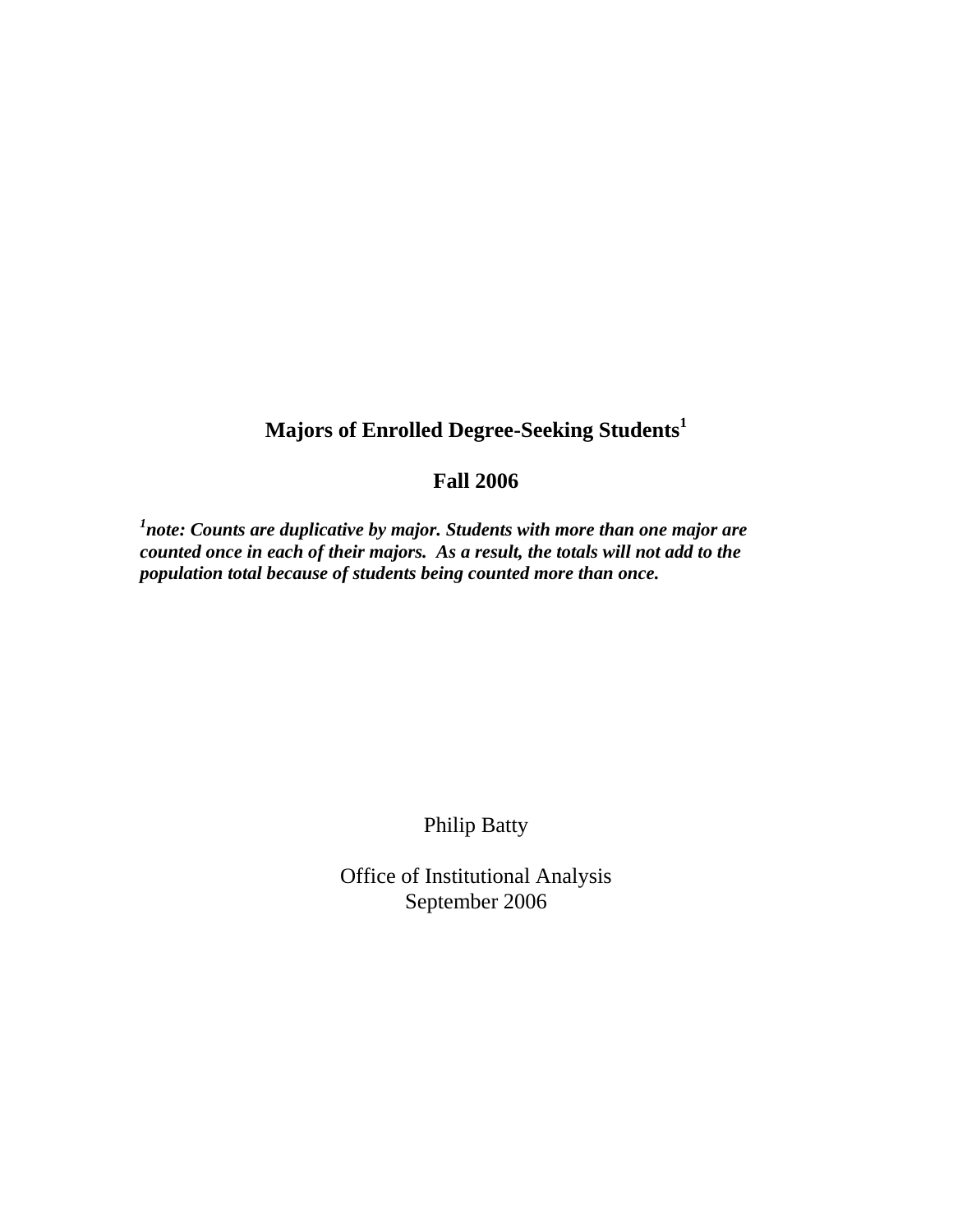**Enrollment of Undergraduate Degree-seeking Students by Major and Class Fall 2006** 

|                                 | <b>FRESHMAN</b> | <b>SOPHOMORE</b> | <b>JUNIOR</b> | <b>SENIOR</b>  | <b>Total</b> |
|---------------------------------|-----------------|------------------|---------------|----------------|--------------|
| <b>ACCOUNTING</b>               | 21              | 17               | 148           | 243            | 429          |
| <b>ADV PUBLIC RELATIONS</b>     | 60              | 122              | 134           | 185            | 501          |
| <b>ANTHROPOLOGY</b>             | 7               | 23               | 18            | 39             | 87           |
| <b>ART &amp; DESIGN</b>         | 68              | 56               | 64            | 112            | 300          |
| <b>ATHLETIC TRAINING</b>        | 39              | 48               | 32            | 30             | 149          |
| <b>BEHAVIORAL SCIENCE</b>       | 4               | 17               | 30            | 41             | 92           |
| <b>BIOLOGY</b>                  | 77              | 99               | 87            | 164            | 427          |
| <b>BIOMEDICAL SCI</b>           | 104             | 195              | 182           | 198            | 679          |
| <b>BIOPSYCHOLOGY</b>            | $\overline{2}$  | 8                | 5             | 10             | 25           |
| <b>BROADCASTING</b>             | 22              | 38               | 30            | 32             | 122          |
| <b>BUSINESS ECONOMICS</b>       | 3               | 6                | 42            | 70             | 121          |
| <b>BUSINESS GENERAL</b>         | 22              | 20               | 68            | 52             | 162          |
| <b>CELL &amp; MOLECULAR BIO</b> | 3               | 12               | 19            | 17             | 51           |
| <b>CHEMISTRY</b>                | 18              | 23               | 30            | 40             | 111          |
| <b>CLASSICAL TRADITION</b>      | 1               | 4                | 9             | 16             | 30           |
| <b>CLINICAL LAB SCIENCES</b>    | 5               | 4                | 9             | 22             | 40           |
| <b>COMMUNICATIONS</b>           | 46              | 69               | 88            | 94             | 297          |
| <b>COMPUTER SCIENCE</b>         | 6               | 8                | 15            | 67             | 96           |
| <b>CRIMINAL JUSTICE</b>         | 83              | 130              | 175           | 218            | 606          |
| <b>DANCE</b>                    | 11              | 12               | 6             | 5              | 34           |
| <b>EARTH SCIENCE</b>            | 5               | 5                | 1             | 11             | 22           |
| <b>ECONOMICS</b>                | $\mathbf 0$     | $\mathbf 0$      | 6             | 18             | 24           |
| <b>ENGINEERING</b>              | 10              | $\mathbf 0$      | 8             | 113            | 131          |
| <b>ENGLISH</b>                  | 85              | 126              | 180           | 488            | 879          |
| <b>EXE</b>                      | $\overline{2}$  | 11               | 13            | 5              | 31           |
| <b>FILM &amp; VIDEO</b>         | 82              | 79               | 80            | 101            | 342          |
| <b>FINANCE</b>                  | 12              | 14               | 134           | 271            | 431          |
| <b>FRENCH</b>                   | 7               | 8                | 9             | 23             | 47           |
| <b>GEOCHEMISTRY</b>             | 0               | 0                | 1             | $\overline{2}$ | 3            |
| <b>GEOGRAPHY</b>                | $\overline{2}$  | $\overline{7}$   | 15            | 16             | 40           |
| <b>GEOLOGY</b>                  | 3               | 12               | 11            | 27             | 53           |
| <b>GERMAN</b>                   | 1               | 4                | 6             | 13             | 24           |
| <b>HEALTH COMM</b>              | 6               | 14               | 18            | 20             | 58           |
| <b>HEALTH PROFESSIONS</b>       | 25              | 88               | 43            | 12             | 168          |
| <b>HEALTH SCIENCE</b>           | $\mathbf{1}$    | 15 <sub>15</sub> | 107           | 177            | 300          |
| <b>HISTORY</b>                  | 42              | 79               | 83            | 243            | 447          |
| <b>HONORS PROGRAM</b>           | 0               | 0                | 1             | $\Omega$       | 1            |
| <b>HOSPITALITY TOURISM</b>      | 31              | 93               | 122           | 154            | 400          |
| <b>INFORMATION SYSTEMS</b>      | 3               | 8                | 23            | 56             | 90           |
| <b>INTEGRATED SCIENCE</b>       | 11              | 33               | 48            | 139            | 231          |
| <b>INTERNATIONAL BUSINESS</b>   | 12              | 13               | 39            | 45             | 109          |
| <b>INTERNATIONAL REL</b>        | 20              | 40               | 32            | 45             | 137          |
| <b>JOURNALISM</b>               | 31              | 33               | 32            | 31             | 127          |
| <b>LEGAL STUDIES</b>            | 3               | 31               | 32            | 43             | 109          |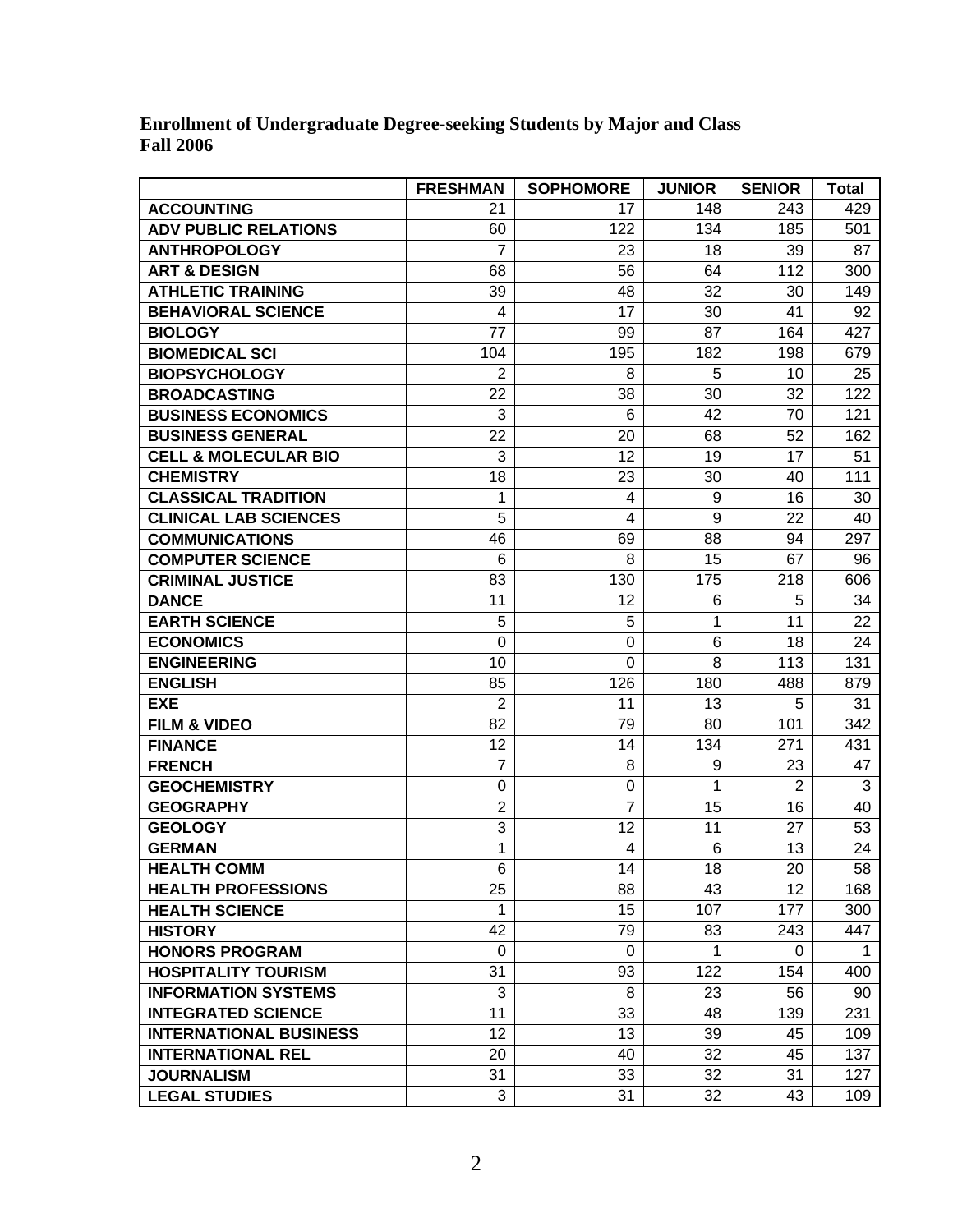|                                  | <b>FRESHMAN</b> | <b>SOPHOMORE</b> | <b>JUNIOR</b> | <b>SENIOR</b> | <b>Total</b> |
|----------------------------------|-----------------|------------------|---------------|---------------|--------------|
| <b>LIBERAL STUDIES</b>           | 3               | 19               | 34            | 76            | 132          |
| <b>MANAGEMENT</b>                | 8               | $\overline{7}$   | 164           | 308           | 487          |
| <b>MARKETING</b>                 | $\overline{7}$  | 9                | 137           | 267           | 420          |
| <b>MATHEMATICS</b>               | 69              | 104              | 87            | 169           | 429          |
| <b>MEDICAL IMAGING/RADIATION</b> | $\mathbf 0$     | $\Omega$         | 3             | 29            | 32           |
| <b>SCI</b>                       |                 |                  |               |               |              |
| <b>MUSIC</b>                     | 41              | 43               | 40            | 54            | 178          |
| <b>NAT RESOURCE MGT</b>          | 5               | 19               | 36            | 57            | 117          |
| <b>NURSING</b>                   | 29              | 39               | 84            | 312           | 464          |
| <b>OCCUP SAFETY</b>              | 0               | 3                | 14            | 21            | 38           |
| <b>PHILOSOPHY</b>                | $\overline{4}$  | 13               | 24            | 37            | 78           |
| <b>PHOTOGRAPHY</b>               | 33              | 38               | 45            | 75            | 191          |
| PHYSICAL EDUC                    | 25              | 70               | 111           | 236           | 442          |
| <b>PHYSICS</b>                   | 6               | 5                | 15            | 14            | 40           |
| <b>POLITICAL SCI</b>             | 42              | 51               | 49            | 102           | 244          |
| <b>PRE BUSINESS</b>              | 357             | 570              | 225           | 46            | 1198         |
| <b>PRE COMPUTER SCI</b>          | 29              | 41               | 17            | 10            | 97           |
| <b>PRE ECONOMICS</b>             | 0               | 4                | 0             | 1             | 5            |
| <b>PRE ENGINEERING</b>           | 167             | 108              | 90            | 53            | 418          |
| <b>PRE HEALTH</b>                | 144             | 69               | 14            | 3             | 230          |
| <b>PRE INFO SYSTEMS</b>          | 15              | 35               | 19            | 11            | 80           |
| <b>PRE MED IMAGING</b>           | 34              | 68               | 50            | 22            | 174          |
| <b>PRE MED TECH</b>              | 222             | 74               | 14            | 1             | 311          |
| <b>PRE NUR - RN</b>              | 0               | 3                | 17            | 6             | 26           |
| <b>PRE NURSING</b>               | 343             | 305              | 177           | 187           | 1012         |
| <b>PRE PHYSICAL THER</b>         | 120             | 38               | 11            | 4             | 173          |
| <b>PSYCHOLOGY</b>                | 103             | 158              | 225           | 286           | 772          |
| <b>PUBLIC ADMIN</b>              | 1               | 20               | 35            | 57            | 113          |
| <b>RECREATION</b>                | 3               | $\overline{7}$   | 19            | 34            | 63           |
| <b>RUSSIAN STUDIES</b>           | $\mathbf 0$     | 5                | 1             | 14            | 20           |
| <b>SOC STUDIES GROUP</b>         | 29              | 75               | 123           | 295           | 522          |
| <b>SOCIAL WORK</b>               | 34              | 79               | 98            | 99            | 310          |
| <b>SOCIOLOGY</b>                 | 3               | 32               | 49            | 78            | 162          |
| <b>SPANISH</b>                   | 21              | 57               | 63            | 107           | 248          |
| <b>SPECIAL EDUC</b>              | 41              | 94               | 111           | 248           | 494          |
| <b>STATISTICS</b>                | 5               | 5                | 14            | 21            | 45           |
| <b>THEATRE</b>                   | $\overline{7}$  | 9                | 20            | 24            | 60           |
| <b>UG DEGREE SEEKING</b>         | 1162            | 540              | 144           | 118           | 1964         |
| <b>UG NON-DEGREE</b>             | 170             | 13               | 3             | 4             | 190          |
| <b>WRITING</b>                   | 15              | 29               | 55            | 68            | 167          |